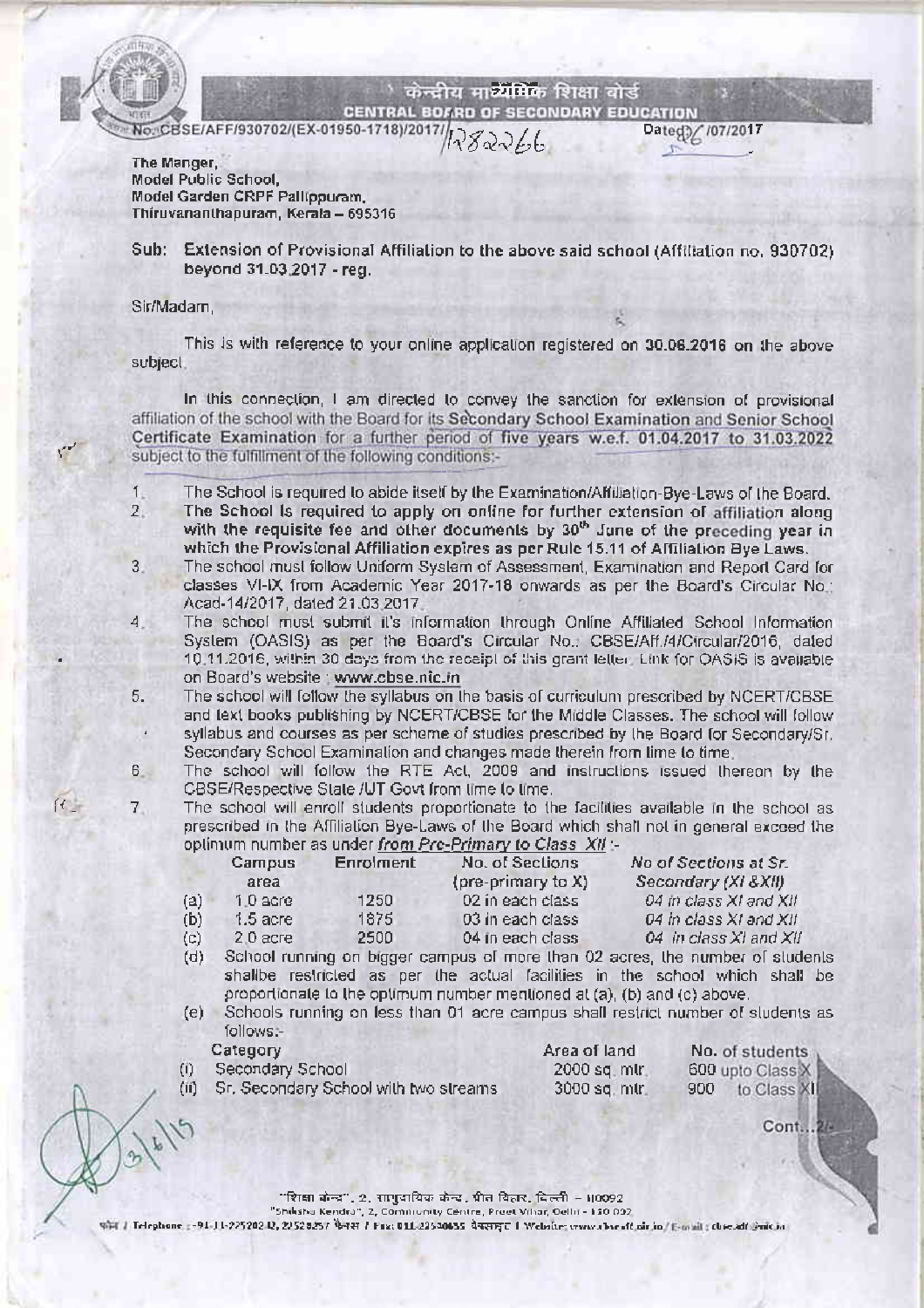

8.

## केन्द्रीय माध्यमिक शिक्षा बोर्ड CENTRAL BOARD OF SECONDARY EDUCATION

#### $-2 -$

- The school should scrupulously observe prescription from the Municipal Authority/District Collectorate/Transport Department regarding drinking water, fire safety and transport precautions in the school. A certificate from the Municipal/Fire/transport Authority regarding sanilary conditions, water/fire/transport safety should be submitted every live years as per Rule8.5 of Affiliation Bye Laws and shall follow Rule no. 3.3(vii) and Rule 23(xi) in this regard.
- $9.$ The school will provide well equipped Laboratories, Library and other facilities as per norms of the Board. The relevant books to the academic level of students to be made available in the library and would keep at least 05 books per student subject to a minimum of 1500 books excluding text books.
- The school will also abide itself by the conditions of affiliation already prescribed by the  $10.$ State Government concerned.
- 11. As per Affiliation Bye-laws the optimum strength of a section should not exceed more than 40 students.
- $12.$ School should have allieast one adequately equipped computer lab with a minimum of 10 computers and would ensure computer student ratio of 1:20 at least. Proper software along with facility of Broad Band connectivity with the feature of 'internet always on' from any service provider to be ensured.
- $13.$ The section teacher ratio of 1:1.5 is to be maintained to teach various subjects and school shall appoint qualified and trained teaching staff on regular basis as per provisions of Affiliation Bye Laws of the Board.
- $14.$ The school and its records shall be open for inspection by an officer/official of the Board or an authorized representative of the Board/State Educational Department at any time and the school shall furnish information as may be asked for by the Board/State Government from time to time.
- 15. Income & Expenditure and audited annual accounts statement duly certified by the Chartered Accountant for the current year is required to be sent and the same be submitted every year.
- $16.$ Fees should normally be charged under the heads prescribed by the Department of Education of the State/U.T. for schools of different categories. No capitation fee or voluntary donations for gaining admission in the school or for any other purpose should be charged / collected in the name of the school and the school should not subject the child or his or her parents or guardians to any screening procedure in accordance with
	- Rule No. 11.1, 2 & 3. Also, as per Chapter II, Rule No. 11.1 of Affiliation Bye-Laws, fees charges should be commensurate with the facilities provided by the institution.
- The school should not engage incommercialization activities:- $17.$ 
	- a) As per rule no. 19.1 (ii)It shall ensure that the school is run as a community service and not as a business and that commercialization does not take place in the school in any shape whalsoever.
	- b) As per rule no. 19.1 (ii)a Any franchisee school making payment on account of use of name, motto and logo of franchiser institution or any other non-academic activities would be termed as commercialization of institution and to provide an affidavit that the school/society has not entered into any such contract to use Name, logo, motto for consideration of fee.
- Teachers are to be made educated regarding corporal punishment& should avoid any type of 18. such involvement i.a.w. rule no. 44.1 (d & e).
- 19. School will not prepare any student/ start class for any other Board except CBSE from their CBSE affiliated school building/ premises.
- 20. Admission to the school is to be made restricted under rule 6.1 of Examination bye laws and rule 12 (i, ii & iii) of Affiliation bye laws.
- $21.$ The school has to constitute a committee for protection of woman from sexual harassment at the work place and to abide by the guidelines and norms prescribed by the Hon'ble Supreme Court of India in W.P. Criminal No.666-70 of 1992 Vishaskha and other State of Rajasthan and other delivered on 13.8.1997 mentioned under rule no. 10.9.

 $-$ Contd...3 فسيجل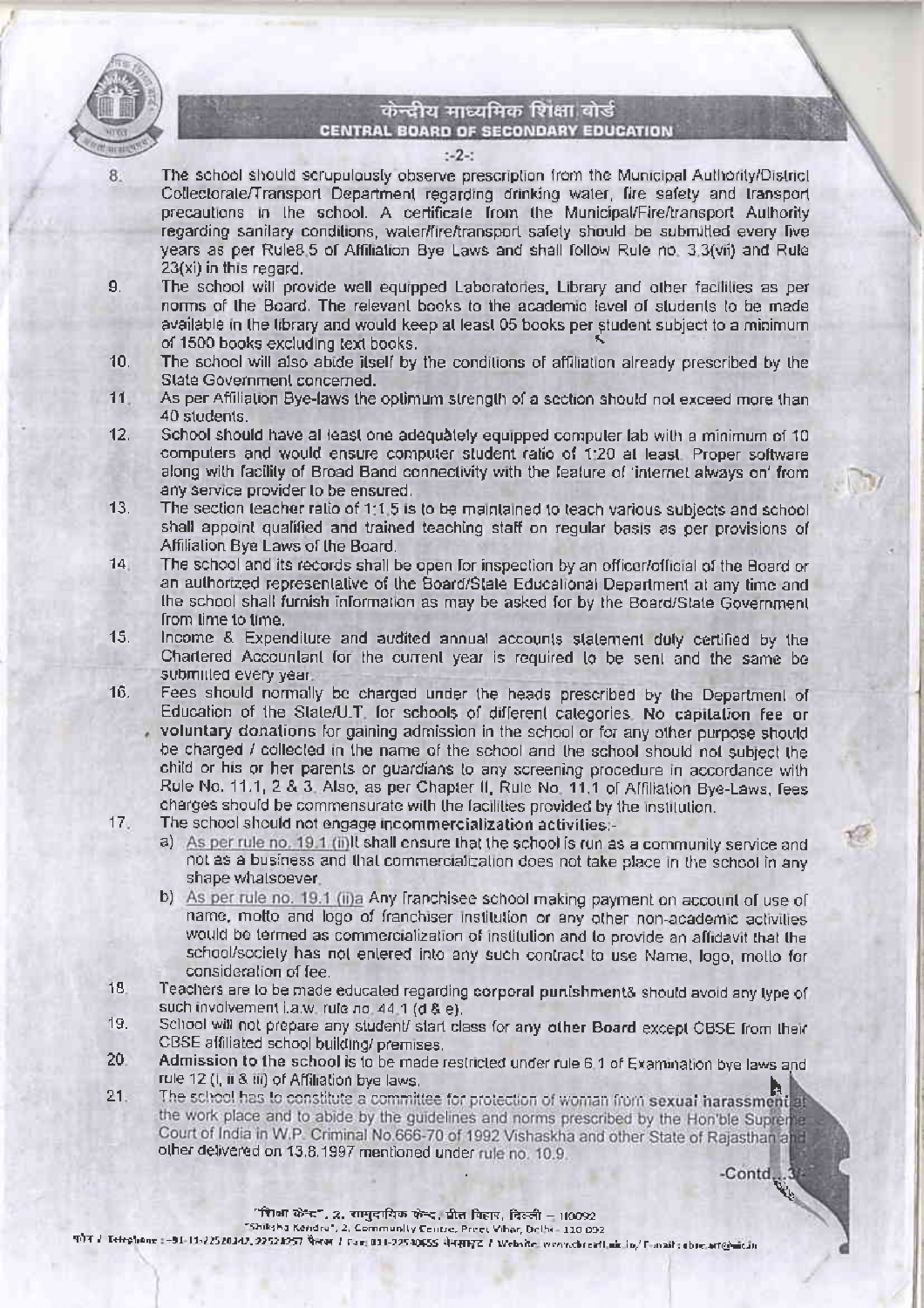

23.

# केन्द्रीय माध्यमिक शिक्षा बोर्ड CENTRAL BOARD OF SECONDARY EDUCATION

 $-3 -$ 

Each school affiliated/ to be affiliated with the Board shall frame Service Rules for its employees which will be as per Education Act of the state/U.T., if the Act makes adoption of the same obligatory, otherwise as per Service Rules given in Affiliation Bye Laws. Further, Service contract will be entered with each employee as per the provisions in the Education Act of the state/ U.T., or as given in Appendix III, if not obligatory as per the State Education

- Pay and allowances to staff should be revised time to time to bring it at par with that to State Government/Govt of India. Further, Salary and Service conditions of staff should be provided in accordance with Rule no. 3.3 (v) and Rule no. 10.2 as appended below.
	- a. The school in India must pay salaries and admissible allowances to the staff not less than the corresponding categories of employees in the State Government schools or as per scales etc. prescribed by the Government of India." Further, the service conditions as per Rule 10 and Rules 24 to 49 of Affiliation Bye-Laws also be adhered to.
	- b. Salary should be paid through Electronic Clearing Service (ECS) from the date of first appointment of the teachers on probation.
- As per Rule 13.3 and 13.3 (i), the school shall supply information and returns called for by the Board/State/ Central Government/Local Authority within the prescribed time given for its furnishing to the authority concerned and the school should prepare its annual report containing comprehensive information including name, postal address and e-mail, telephone numbers, affiliation status, period of provisional affiliation, details of infrastructures, details of teachers, number of students and status of fulfillment of norms of affiliation Bye-Laws and upload the same on the website before 15th September of every year.As per rule no. 8.8 (iv & v), every affiliated school to develop their own website containing comprehensive information such as affiliation status, details of infrastructure, details of teachers, number of students, postal address and e-mail, telephone number etc. 25.
- Continuous sponsoring of students at Board examination is to be made as per rule 13.12 (iv). Failure to do so will lead to suomoto withdrawal of the affiliation of the school for Secondary and Senior Secondary Examination as the case may be. 26.
- As per rule 13.12 (ii), no affiliated school shall endeavour to present the candidates who are not on its roll nor shall it present the candidates of its unaffiliated Branch/School to any of the Board's Examinations. 27.
- Running of classes of coaching institutions in the school premises in the pretext of providing coaching to the students for various examinations is not approved by the board. Strict action would be taken on defaulters. 28.
- As per rule no. 8.2 and 13.11, facilities for physically challenged student should be adequately provided and every school shall promote inclusion of student with disabilities/special needs in the normal school as per provisions of the 'Persons with Disabilities Act 1995' 29.
- School infrastructure and teachers for examinations conducted by the board and evaluation of answer scripts should be made available as per rule no. 13.4. 30.
- As per rule no. 3.3 h (vi), every school should organize at least one week training programme for teachers every year in association with any teachers training institute recognized by the State or Central Government or by any agency identified by the Board.  $31.$
- Every secondary and senior secondary school shall appoint a person on full time basis for performing the duties of a Health Wellness teacher as per rule 53.5.  $32<sub>1</sub>$
- Strict adherence to the provisions of Wild Life Protection Act while procuring plants and animals for the use in laboratories by the school must be made i.a.w. circular no 03 dated 21 33.
- As per rule 15.1 (d), the school will follow the syllabus on the basis of curriculum prescribed by NCERT/ CBSE and text books published by NCERT/CBSE for the Middle classes as far as practicable or exercise extreme care while selecting books of private publishers. The contents must be scrutiny to preclude any objectionable content that hurts the feelings of any class, community, gender, religious group in society. If prescribed books found having such content, the school will have to take responsibility of such content. Provided that the school would put a list of such books prescribed by it on its website with the written declaration duly signed by the Manager and the principal to the effect that they have gone through the contents of the books prescribed by the school and own the responsibility.

-Contd...4

"शिक्षा केन्द्र", 2, सागुदायिक केन्द्र, प्रीत विहार, विल्ली - 110092 "Shiksha Kendra", 2, Community Centre, Preet Vihar, Delhi - 110 092

what / Telephune : +93-11-22520242, 22528257 GetH / Fax: 011-22540655 GetHFC / Website: www.chseaff.nic.in/E-mail: chse.aff.pnic.in

24.